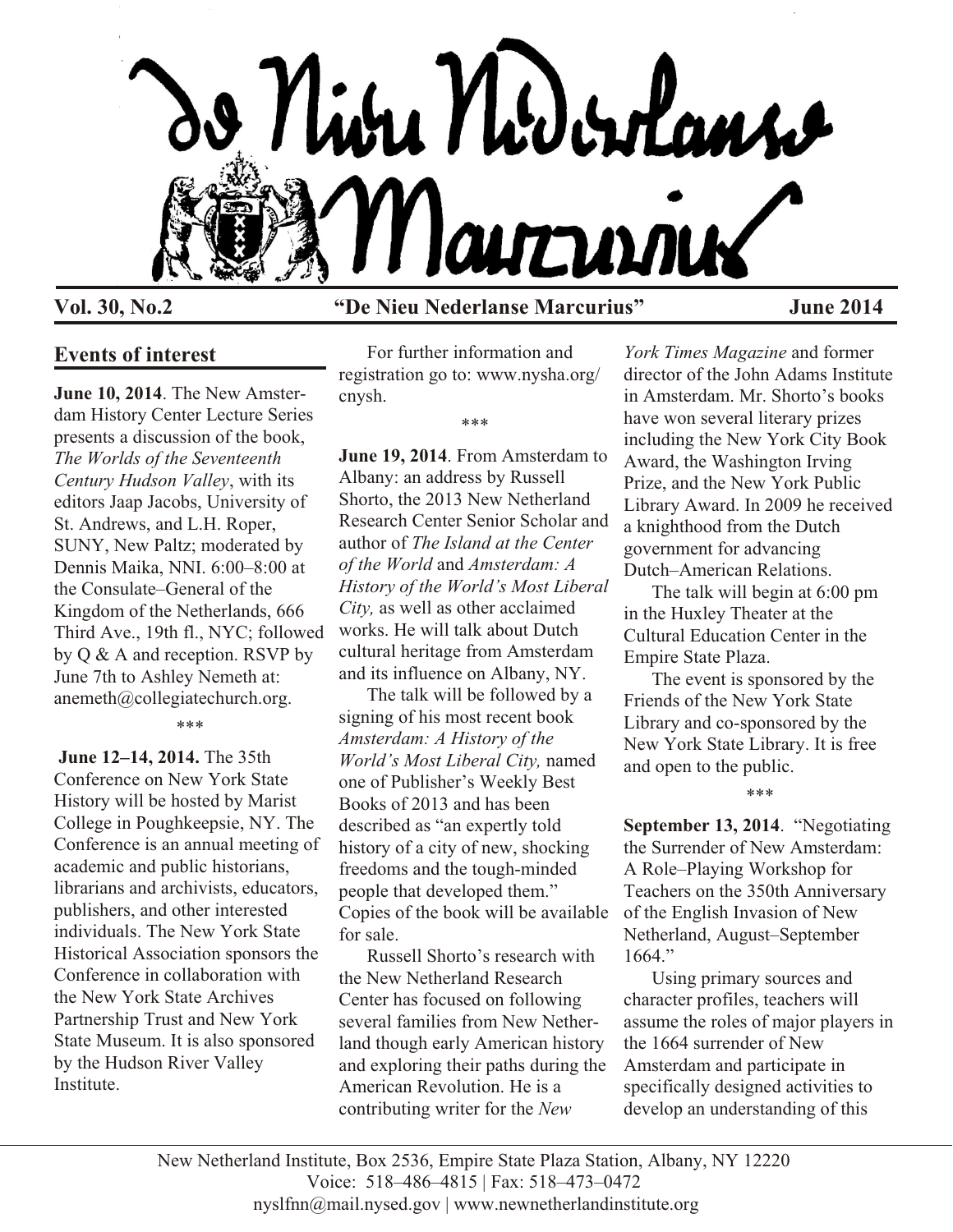## **De Nieu Nederlanse Marcurius 2**

critical event in New York history. The materials and activities can be adopted or adapted for classroom use and would benefit teachers of 7th grade Social Studies, 11th grade American History, AP American History and AP World History.

The event will be held at SUNY New Paltz 9 am–12 pm. Refreshments will be provided in the morning, lunch at the end of activities. Led by Jaap Jacobs (St. Andrews University, Scotland), Dennis J. Maika (New Netherland Institute), and Lou Roper (SUNY New Paltz), the workshop is sponsored by the New Netherland Institute, SUNY New Paltz, and Ulster County BOCES. Certification for Professional Development hours will be provided by Ulster County BOCES.

\*\*\*

**September 20, 2014.** The NNI announces its 37th New Netherland Seminar, which will take place in the Huxley Theater of the Cultural Education Center in Albany, NY. The program will commemorate the 400th anniversary of the construction of Fort Nassau on Castle Island (now the port of Albany). "1614" will feature five speakers, who will place the Dutch trading post in its historical context as well as offer arguments for its probable location on the island.

## The Speakers:

L.F.Tantillo (Historical Artist): "Fort Nassau (Albany,NY), 1614: An Architectural Interpretation of its Location and Appearance."

William Starna (Professor Emeritus of Anthropology, State University

of New York College at Oneonta; NEH Distinguished Visiting Professor in the Humanities, Hartwick College): "Truths and Consequences in American Indian–Dutch Affairs—The View from 1614".

Willem Frijhoff (Erasmus Chair for Humanities, Erasmus University Rotterdam ): "Jacob Eelkens Revisited: A Young Franco–Dutch Entrepreneur in the New World."

Leslie Choquette (French Institute, Assumption College): "1614: The View from New France."

Jeremy Bangs (Director, Leiden American Pilgrim Museum, Leiden, The Netherlands): "What were the English up to?"

## **Books of Interest**

*The Anatomy Lesson*: A novel by Nina Siegal. Set in one day in 1632, *The Anatomy Lesson* is a stunning portrayal of Golden Age Amsterdam and a brilliantly imagined back-story to Rembrandt's first great work of art. Told from several points of view, ranging from a curio dealer who collects bodies for the city's chief anatomist to philosopher Rene Descartes, the novel opens on the morning of the medical dissection that is to be recorded by the twenty-six-year-old artist from Leiden who has yet to attach his famous signature to a painting. As the story builds to its dramatic and inevitable conclusion, the events that transpire throughout the day sway Rembrandt to make fundamental changes to his initial composition. These changes will remain mysteries for centuries until

a young art historian closely examines the painting in the twenty-first century, and makes surprising discoveries about the painter, his process, and his genius for capturing enduring truths about human nature in a single moment.

Powell's Books is selling the 288 page novel in hardcover for \$17.95.

\*\*\*

*Holland, Michigan: From Dutch Colony to Dynamic City* by Robert P. Swierenga, in three volumes, is a fresh and comprehensive history of the city of Holland from its beginnings to the increasingly diverse community it is today. The three volumes discuss such topics as the coming of the Dutch, the Americans who chose to live among them, schools, grassroots politics, the effects of the world wars and the great depression, city institutions, downtown renewal, and social and cultural life in Holland. Robert Swierenga also draws attention to founder Albertus van Raalte's particular role in forming the city--everything from planning streets to establishing churches and schools, nurturing industry, and encouraging entrepreneurs. Lavishly illustrated with nine hundred photographs and based on meticulous research, these volumes offer the most detailed history of Holland, Michigan, in print. These books may be purchased through the Hope–Geneva Bookstore at Hope College. Call: 800-946-4673 or email: bookstore@hope.edu. Major credit cards are accepted.

**\*\*\***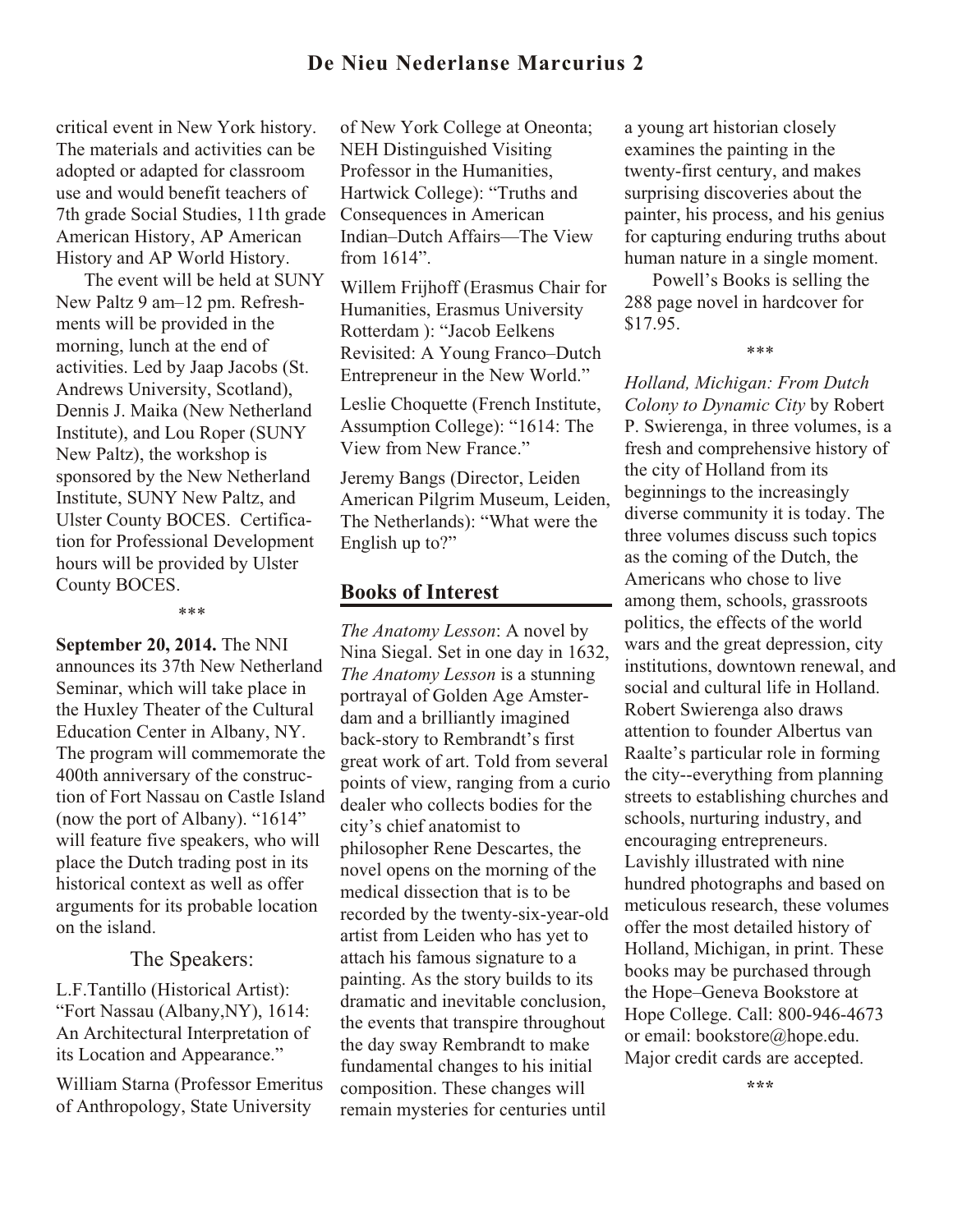*Global Crisis: War, Climate Change and Catastrophe in the Seventeenth Century* by Geoffrey Parker. Revolutions, droughts, famines, invasions, wars, regicides – the calamities of the midseventeenth century were not only unprecedented, they were agonizingly widespread. A global crisis extended from England to Japan, and from the Russian Empire to sub-Saharan Africa. North and South America, too, suffered turbulence. The distinguished historian Geoffrey Parker examines firsthand accounts of men and women throughout the world describing what they saw and suf- fered during a sequence of political, economic, and social crises that stretched from 1618 to the 1680s. Parker also deploys scientific evidence concerning climate conditions of the period, and his use of 'natural' as well as 'human' archives transforms our understanding of the World Crisis. Changes in the prevailing weather patterns during the 1640s and 1650s – longer and harsher winters, and cooler and wetter summers – disrupted growing seasons, causing dearth, malnutrition, and disease, along with more deaths and fewer births. Some contemporaries estimated that one-third of the world died, and much of the surviving historical evidence supports their pessimism.

Parker's demonstration of the link between climate change and worldwide catastrophe 350 years ago stands as an extraordinary historical achievement. And the contemporary implications of his study are equally important: are we at all prepared today for the

catastrophes that climate change could bring tomorrow?

Yale University Press. Available Sept. 30, 2014. 904 pages; ISBN: 9780300208634.

**\*\*\***

*The Worlds of the Seventeenth Century Hudson Valley*, edited by Jaap Jacobs and L.H. Roper. Eleven essays provide the latest insights into the 17th- century history of the Hudson Valley. .

This book provides an introduction to the issues involved in the expansion of European interests to the Hudson River Valley, the cultural interaction that took place there, and the coloniza- tion of the region. Written in accessible language by leading scholars, these essays incorporate the latest historical insights as they explore the new world in which American Indians and Europeans interacted, the settlement of the Dutch colony that ensued from the exploration of the Hudson River, and the development of imperial and other networks which came to incorporate the Hudson Valley.

SUNY series, Studies in the Hudson Valley. Hardcover, 277 pages; ISBN13: 978-1-4384-5097-1

## **NNI News**

John Lansing is NNI's newest trustee. He, along with William Greer and Marilyn Douglas were elected for three year terms at our Annual General Meeting held at the Van Schaick Island Country Club in Cohoes, NY.

Paul Huey, received our 2014 Alice P. Kenney Award at the

meeting. Paul grew up in the village of Nassau, Rensselaer County. He was keenly aware of the Dutch name of his town, and developed an early interest in the Dutch. His most recent activities have been tours of downtown Albany for teachers, showing them where the Dutch lived and worked. He gave similar tours about the Dutch presence all along the Hudson River on the Dutch Apple. His contributions to Dutch history, material culture, and his spreading of the awareness of the Dutch presence has had a significant impact on both professionals and the public's knowledge of American–Dutch history.

Next year's seminar, to be held in Albany September 17–19, 2015,. will be co-sponsored with the Association for the Advancement of Dutch–American Studies. The general conference theme will be "The Dutch in America across the Centuries: Connections and Comparisons." A call for papers can be found at: www.aadas.nl and our website..

Reminder of the NNI fundraiser: In commemoration of the 400th anniversary of Fort Nassau, NNI will be raffling a "1614 Quilt" which was designed by Len Tantillo and quilted by Bonnie Urso and Corliss Tantillo. Raffle tickets have already been sent to members and are also available for purchase online and by mail. The quilt will be on display at the Albany Visitors Center, June and July, and at the New York State Museum, August and September. For more information go to our website.